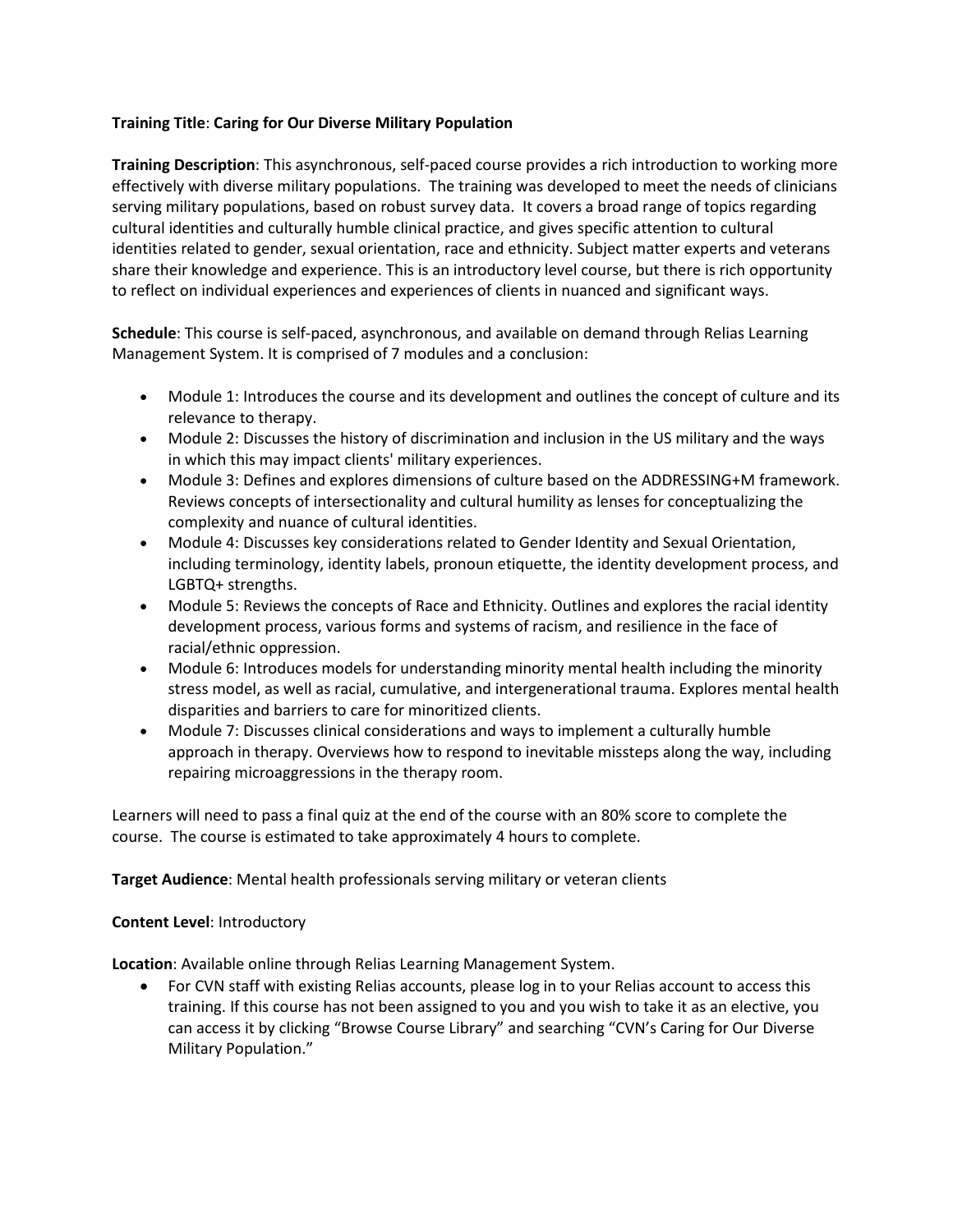- External learners who do not work at CVN may access the course through [THIS LINK.](https://cvn.training.reliaslearning.com/) To access the course, users will be required to create a free Relias account that will enable them to save their progress and receive 4 CEs upon completion of the training.
- For additional details on System Requirements for using Relias, see this link: [https://elnec.academy.reliaslearning.com/Data/Default/Images/System%20Requirements%20fo](https://elnec.academy.reliaslearning.com/Data/Default/Images/System%20Requirements%20for%20Learner.pdf) [r%20Learner.pdf](https://elnec.academy.reliaslearning.com/Data/Default/Images/System%20Requirements%20for%20Learner.pdf)

**Cost**: No cost; training and CEs are free to all learners.

## **Learning Objectives**:

Upon completion of the training, the learner will be able to:

- 1. Define the concept of culture
- 2. Summarize Pamela Hays' ADDRESSING Model
- 3. Interpret a sample client's identity through an intersectional lens
- 4. Outline examples of events in history that led to exclusion of groups from military service
- 5. Illustrate appropriate use of affirming language with clients with minoritized gender identities and sexual orientations
- 6. Identify at least 3 different forms of racism
- 7. Describe the impact of discrimination and health disparities on minoritized individuals' mental health
- 8. Practice culturally humble therapy techniques in clinical practice
- 9. Employ strategies to mitigate the harm of microaggressions in the therapy setting

**CEs**: Participants who complete this training in its entirety will be eligible to receive 4 continuing education (CE) credits. In order to receive CEs, participants will need to pass a final quiz with at least an 80% score. CE certificates will be generated automatically through Relias upon successful completion of the course, the final quiz, and the feedback evaluation survey.



*Cohen Veterans Network is approved by the American Psychological Association to sponsor continuing education for psychologists. Cohen Veterans Network maintains responsibility for this program and its content.*

**Instructors**: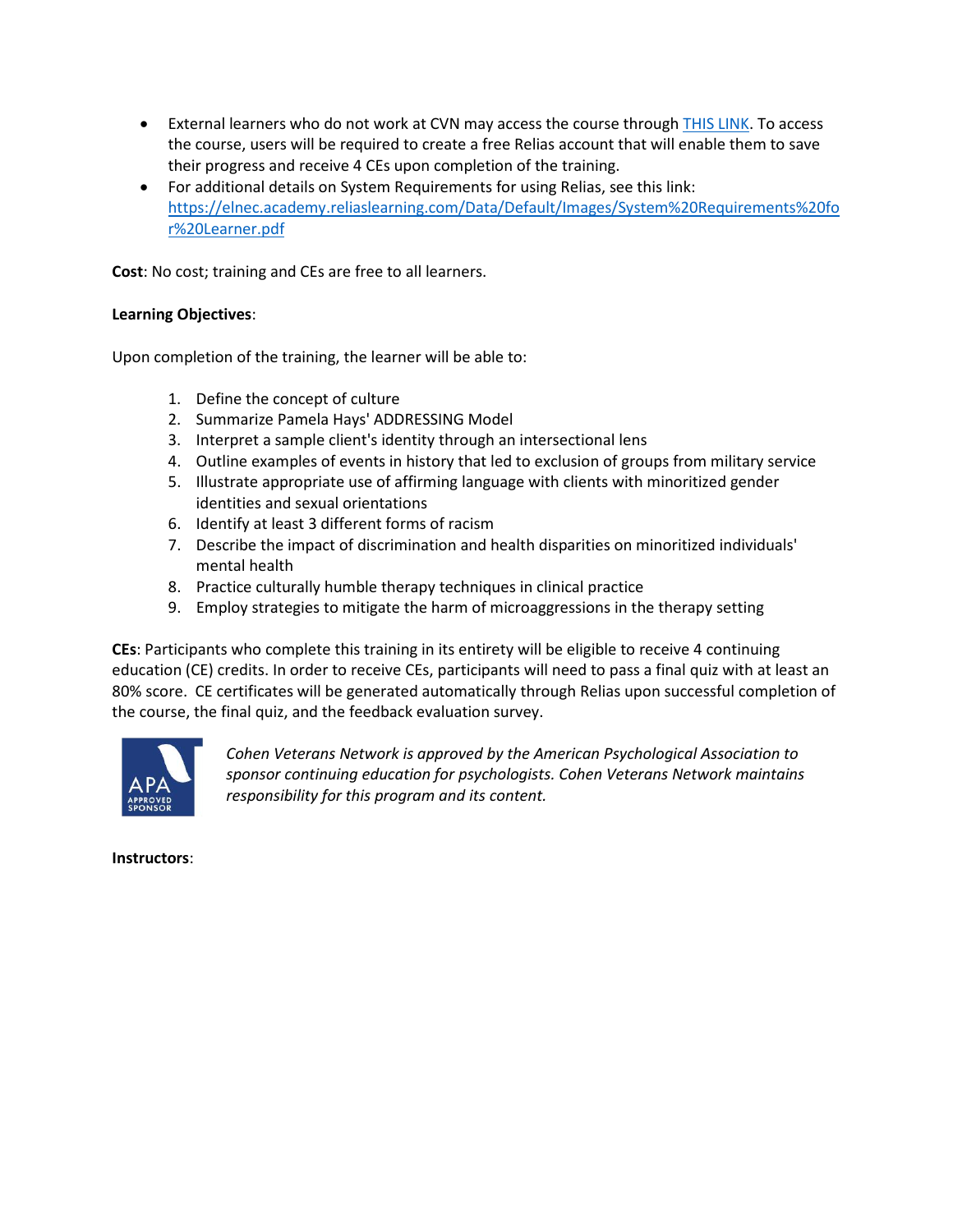

*Kimberly F. Balsam, Ph.D.*, is a Professor in the Psychology Department at Palo Alto University, where she is also the Director of the LGBTQ Area of Emphasis in the PhD program, Director of the Center for LGBTQ Evidence-Based Applied Research, and the PI of the Research on Intersectional Sexual and Gender Identity Experiences (RISE) lab. She has been conducting research on LGBTQ+ psychology since the 1990s, including topics such as trauma, minority stress, mental health, families and relationships, and development of culturally relevant assessment tools for LGBTQ-specific constructs. She also has a 20-year history of clinical practice with LGBTQ+ patients. Dr. Balsam is passionate about education and training in LGBTQ+ psychology. She is currently the PI of the Clinical Academy, a

partnership with Santa Clara County to develop, implement and evaluate a 40-hour intensive cultural competence training for master's level clinicians. Dr. Balsam served as Division 44 President during 2016-2017 and is the recipient of the division's Distinguished Contribution to Education and Training award in 2021.



*Maurice Endsley, Ph.D.*, serves as the Research Coordinator for Association of VA Psychology Leaders Special Interest Group for People of Color and Allies. Dr. Endsley is also the co-owner of MKM Psychology Consulting Service which providers culturally informed consultation services to address the impact of racism and discrimination within clinical care and assisting organizations in providing culturally sensitive care. Dr. Endsley has provided numerous trainings and talks on the impact of race-related stress and racial trauma on Veterans for Color, including for Veterans Health Administration and American Psychological Association's Division 18 Psychologists in Public Service Section. Dr. Endsley is passionate about ameliorating the impact of systemic racism and discrimination on people of color, creating opportunities for empowerment underserved populations, and engaging with both clinical partners and organizations in this endeavor.

Dr. Endsley obtained a doctoral degree in clinical psychology from the University of Missouri – St. Louis with an emphasis in Behavioral Medicine. He completed his internship and post-doctoral training within Veterans Health Administration. He has specialized training in health psychology and has worked with Veterans for most of his career. Dr. Endsley has been providing health psychology interventions to diverse populations in primary care and oncology. In addition, he is a co-developer and lead consultant of a race-based stress and trauma intervention. Much of his research investigations focused on the impact of race-related stressors, including discrimination on the mental and physical health of people of color. He has experience and expertise providing a role as a clinical psychologist on prior research studies and serving as a mentor for a research project investigating the effects of race-based stress interventions.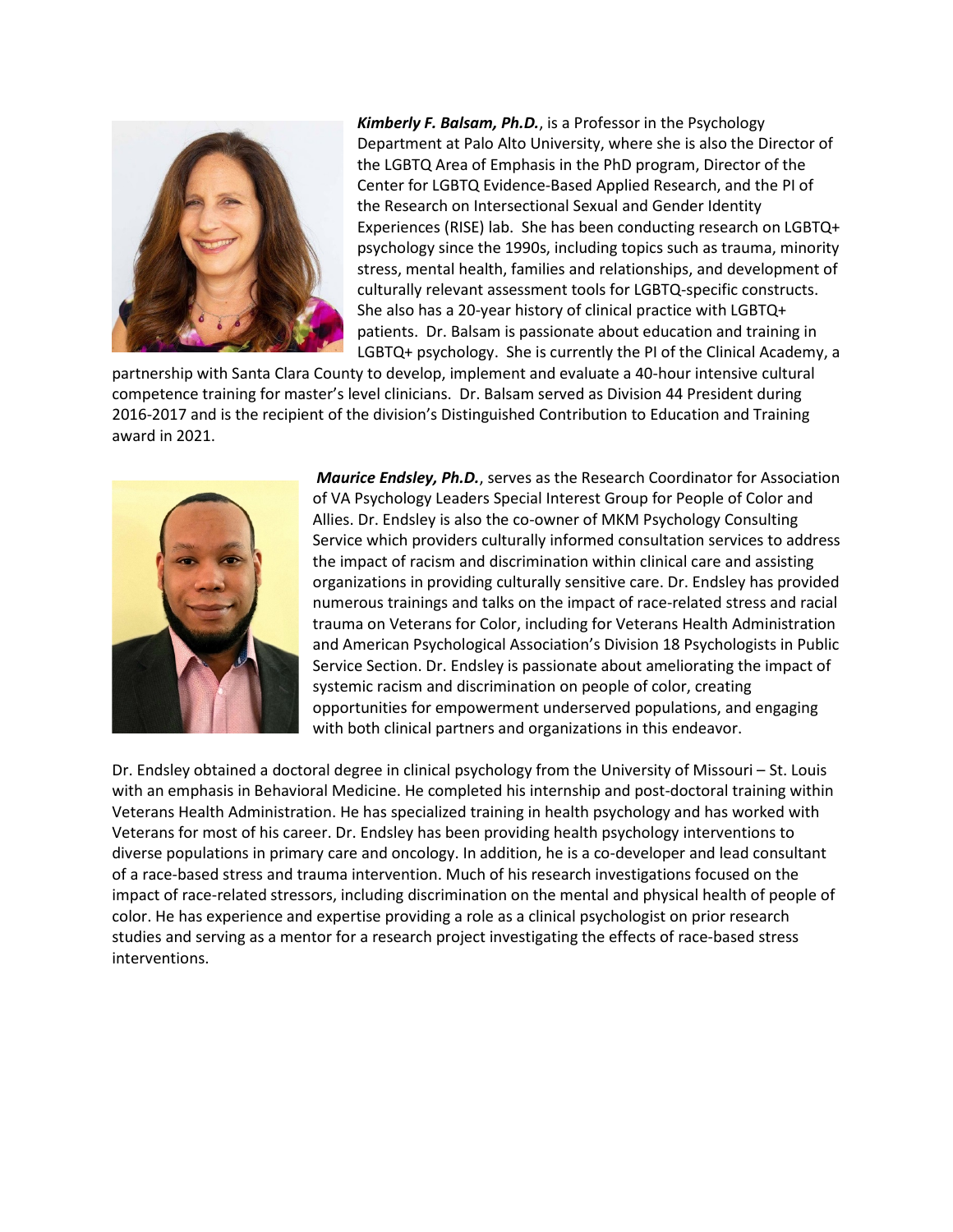

*Gayle Y. Iwamasa, Ph.D., HSPP*, is National Director, Inpatient Mental Health Services, VA Central Office, Office of Mental Health and Suicide Prevention (OMHSP), Department of Veterans Affairs. Previous to her work in VHA, she spent 16 years in academia educating and training clinical, community, and counseling psychology graduate students. She has been a licensed clinical psychologist (HSPP in Indiana) since 1993, and has provided clinical assessment and evidence-based individual, couple, and group therapy throughout her career.

In her role as National Director, Dr. Iwamasa develops and oversees implementation of policy and guidance related to inpatient mental health

in VHA. She serves as VHA's subject matter expert on inpatient mental health and provides consultation at the VACO, VISN and field level. She works collaboratively with VHA's interdisciplinary inpatient mental health staff to maximize their skills and experience to ensure that Veterans receive the highest quality, evidence-based and Veteran-centered mental health services.

Dr. Iwamasa also co-leads OMHSP's diversity, equity and inclusion efforts, including establishing a OMHSP Diversity, Equity and Inclusion Resources SharePoint. She also serves on VHA's Diversity and Inclusion Committee. Dr. Iwamasa has received numerous awards and honors including the Distinguished Contribution Award from the Asian American Psychological Association (AAPA), the Emerging Professional Award from American Psychological Association (APA) Division 45 (Society for the Psychological Study of Ethnic Minority Issues), and fellow status in APA Divisions 12, 18 and 45, and the AAPA. She received the VA Secretary's Diversity and Inclusion Excellence Award in May 2020 for her DEI work.

She has presented at the local, national and international levels, has authored many journal articles and book chapters, and edited several books including Culturally Responsive Cognitive Behavioral Therapy: Practice and Supervision, 2nd Edition, (2018) with Pamela Hays. She has held many leadership positions within psychology including president of the AAPA, chair of APA's Board of Convention Affairs, vice chair of APA's Committee on Women in Psychology, co-founder and co-chair of the Association of VA Psychology's Psychologists of Color and Allies Special Interest Group, and various leadership positions in the Association of Behavioral and Cognitive Therapy.



**Tracy Neal-Walden, Ph.D.**, is the Chief Clinical Officer at the Cohen Veterans Network (CVN), providing clinical vision and strategic leadership for the network and leading the development and implementation of network-wide clinical practice guidelines to ensure all network clinics meet the highest professional standards of access, evidenced based quality care, and ethical service delivery.

Dr. Neal-Walden is a veteran of the United States Air Force and served for 24 years as a military psychologist/clinician, officer, leader, and academic; retiring in the rank of Colonel. She served as the Air Force's Director of Psychological Health and Chief of Behavioral Health, as well as numerous other clinical and senior level leadership positions; developing and implementing policy for 75 military treatment facilities.

In addition, she deployed to Iraq during Operation Iraqi Freedom/Operation Enduring Freedom and led a